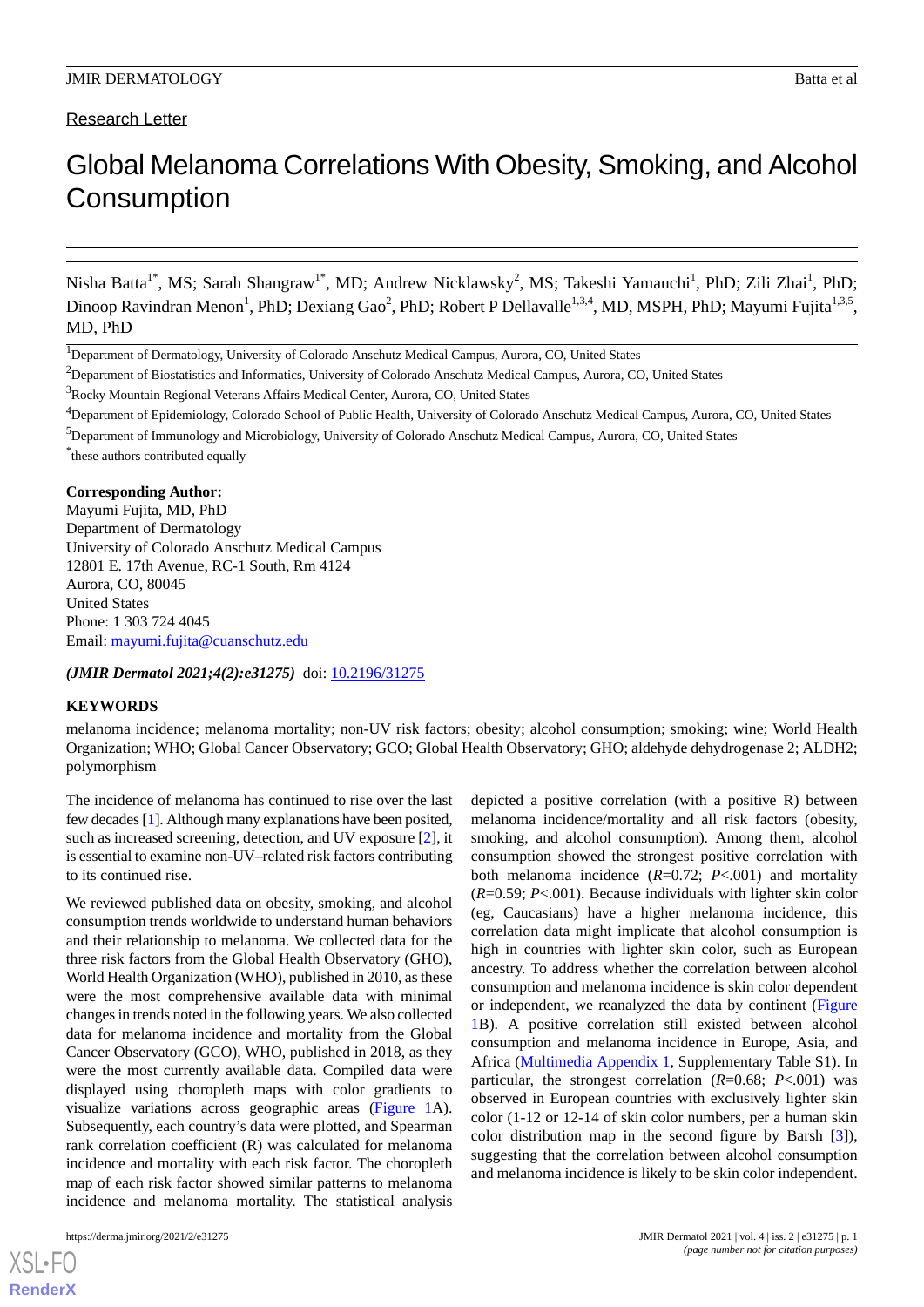#### JMIR DERMATOLOGY Batta et al

A positive correlation was also observed between alcohol consumption and melanoma mortality in all continents.

To understand how genetic risk factors have a role in the observed correlation between alcohol consumption and melanoma incidence/mortality, we examined the correlation of aldehyde dehydrogenase 2 (ALDH2) rs671 polymorphism with both alcohol consumption and melanoma outcomes. ALDH2 is an alcohol-metabolizing enzyme, and its allelic variation affects alcohol detoxification [\[4](#page-3-4)]. The correlation analysis showed that it was the wild-type ALDH2 allele that was strongly positively correlated with melanoma incidence (*R*=0.70; *P*<.001) and mortality (*R*=0.74; *P*<.001; [Table 1](#page-3-5)). On the other hand, the allelic variants had a modest to strong negative correlation with melanoma incidence  $(R=-0.70 \text{ to } -0.51; P<.001)$  and mortality ( $R=-0.73$  to  $-0.57$ ;  $P<.001$ ). Possible explanations for the opposing effect of ALDH2 polymorphism include that individuals with risk alleles consume less alcohol than wild-type individuals, which is consistent with our data showing a positive and a negative correlation to alcohol consumption in wild-type individuals and allelic variants, respectively.

Overall, our findings highlight an association between alcohol and melanoma outcomes globally. The association was observed not only with melanoma incidence but also with its mortality. We also found a potential involvement of the alcohol-related gene ALDH2. Limitations of our analyses include unavailability of the population statistics for some risk factors by some countries, binary questionnaire of alcohol use without reflecting the quantity of alcohol consumption, and country-based analysis rather than individualized data. To determine whether our cross-country data support individual-level conclusions at individual levels, individual-level studies, such as a recent one [[5\]](#page-3-6), need to be conducted. Furthermore, our findings do not necessarily indicate causation from alcohol, and other factors might be involved, including skin/hair color, ethnicity, geography, economy, and lifestyle. Further investigation is warranted to verify these associations at individual levels and elucidate alcohol's effects on melanoma outcomes by eliminating potential confounding factors such as skin/hair color genotypes.

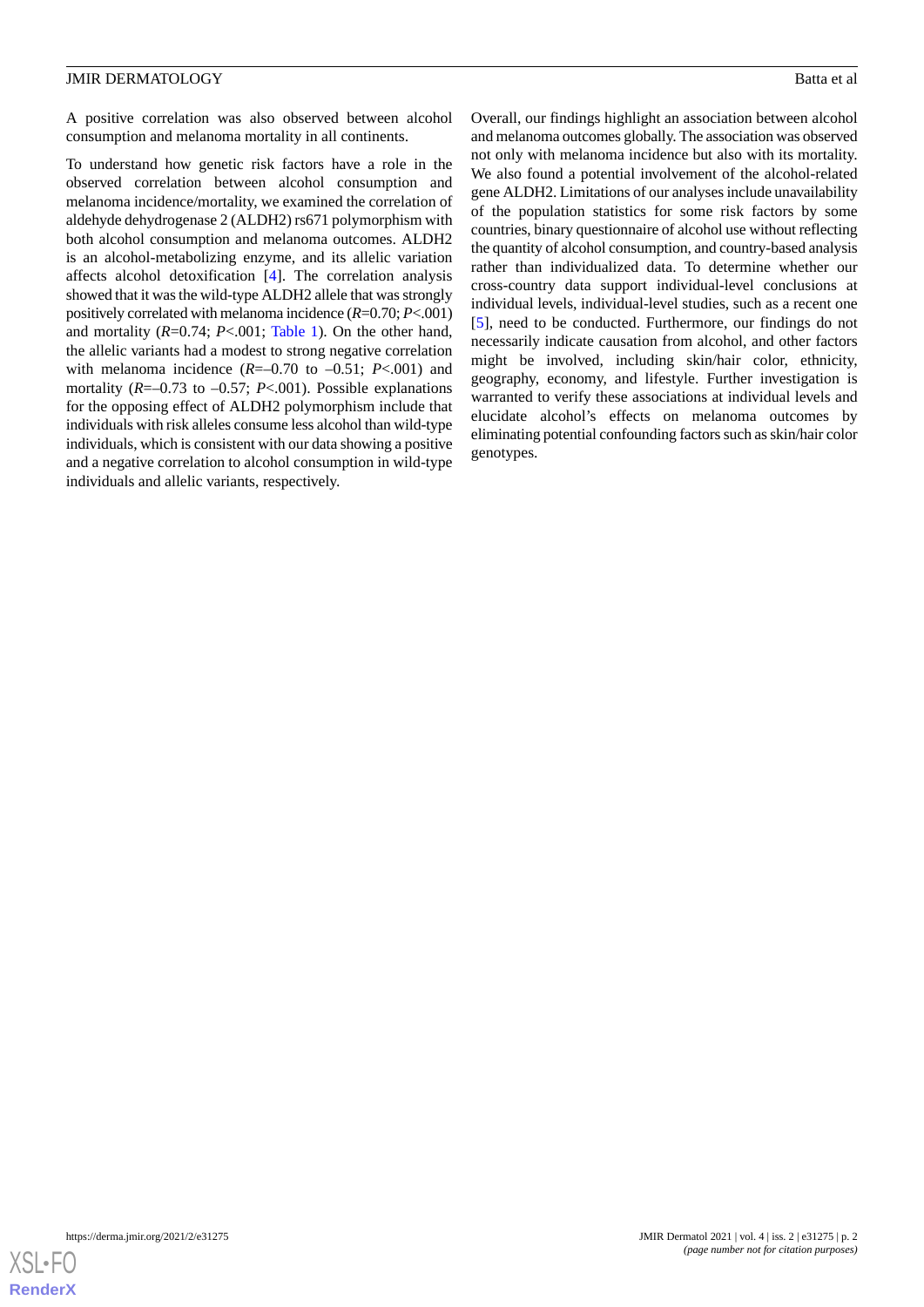#### **JMIR DERMATOLOGY** Batta et al.

<span id="page-2-0"></span>Figure 1. Global maps and scatter plots of melanoma burden and potential lifestyle factors. A: Correlation of melanoma outcomes and 3 lifestyle factors. Melanoma incidence (2018) is the number of new melanoma cases in 2018, including both sexes and all ages, and expressed as a rate per 100,000 persons per year. Melanoma mortality (2018) is the number of deaths due to melanoma in 2018, including both sexes and all ages, and expressed as a rate per 100,000 persons per year. Obesity prevalence (2010) refers to the percentage of obesity among adults (20+ years, both sexes) with a BMI of 30 kg/m2 or higher in 2010. Smoking prevalence (2010) refers to the percentage of men and women ages 15 and older who smoked any tobacco product daily or nondaily in 2010. Smokeless tobacco use is excluded and not available from the original data source. Alcohol consumption (2010) refers to the proportion of adults (15+ years, both sexes) who consumed any alcohol in 2010. Sources: Global Cancer Observatory (melanoma incidence and mortality) and Global Health Observatory (obesity prevalence, smoking prevalence, and alcohol consumption) from World Health Organization. The choropleth maps were created with MapChart. Scatter plots of each country's metrics were created to visualize the distributions of lifestyle factors and outcomes. The left panel of scatter plots: correlation of melanoma incidence with obesity prevalence (n=174), smoking prevalence (n=140), and alcohol consumption  $(n=175)$ . The right panel of scatter plots: correlation of melanoma mortality with obesity prevalence  $(n=174)$ , smoking prevalence  $(n=140)$ , and alcohol consumption (n=175). The original data set included the following number of countries: melanoma incidence and mortality (n=185), obesity prevalence (n=174), smoking prevalence (n=140), and alcohol consumption (n=190). B: Correlation of alcohol consumption and melanoma outcome by continent. Figure 1A data were reanalyzed by grouping countries into continents: Africa (n=55), Americas (n=39), Asia (n=48), Europe (n=40), and Oceania (n=17; [Multimedia Appendix 1,](#page-3-2) Supplementary Table S1). Each symbol represents an individual country. Hashes on each axis are included to assist in visualizing the distribution of each variable. Spearman rank coefficient was used to assess correlation due to skewed data and the influence of outliers. *P* values were reported based on a null hypothesis of no monotonic association against a two-sided alternative at the .05 level. The statistical analysis was conducted using R version 4.0.2.



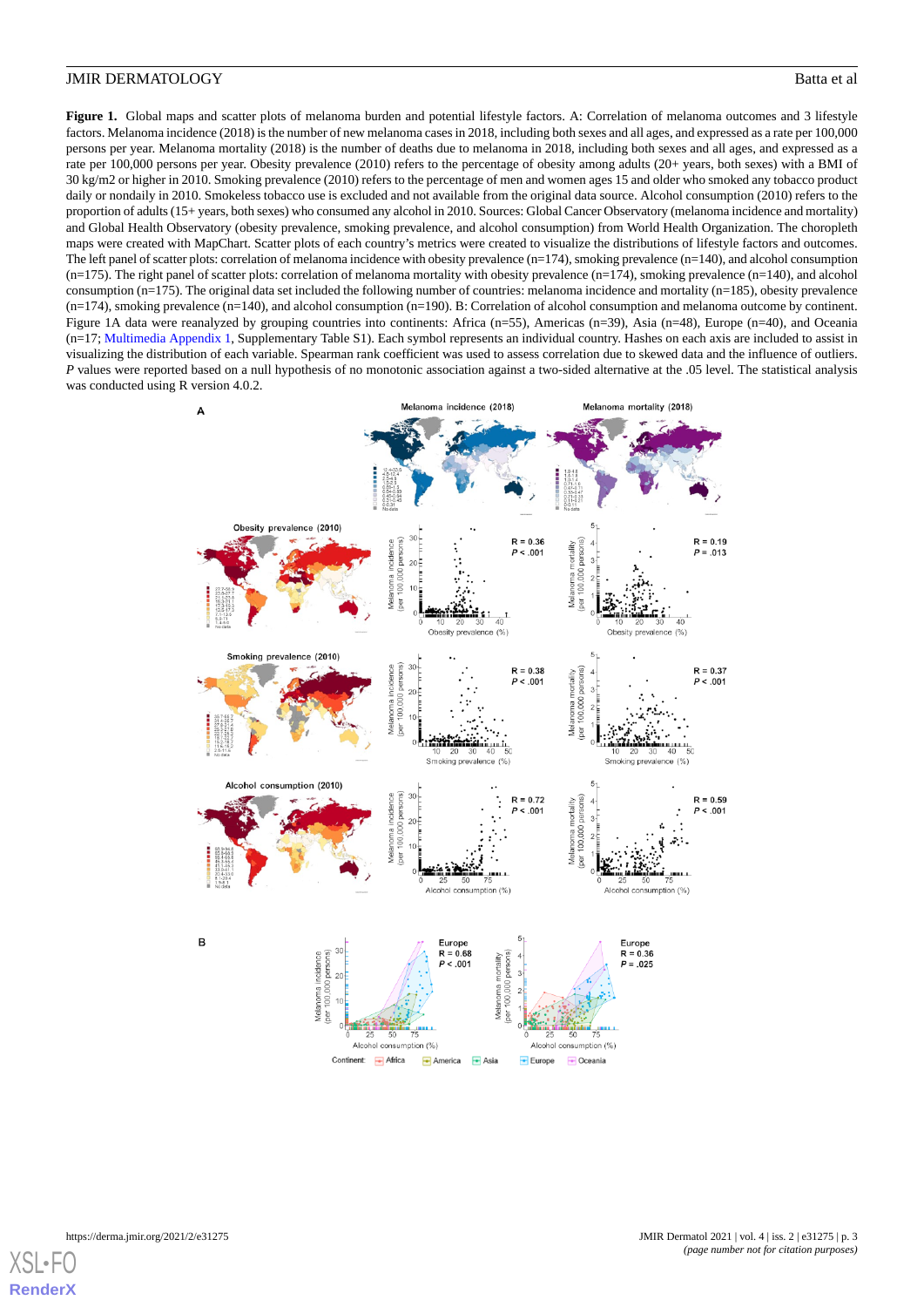# **JMIR DERMATOLOGY** Batta et al.

<span id="page-3-5"></span>Table 1. Correlations between melanoma outcomes and ALDH2 alleles in 23 countries.<sup>a</sup>

| Variable                 | Correlation with             |         |                              |         |                     |         |
|--------------------------|------------------------------|---------|------------------------------|---------|---------------------|---------|
|                          | Melanoma incidence $P$ value |         | Melanoma mortality $P$ value |         | Alcohol consumption | P value |
| <b>Genetic alleles</b>   |                              |         |                              |         |                     |         |
| ALDH2 <sup>b</sup> *1/*1 | 0.70                         | < 0.001 | 0.74                         | < 0.001 | 0.39                | .07     |
| ALDH2 $*1/*2$            | $-0.70$                      | < 0.01  | $-0.73$                      | < 0.001 | $-0.38$             | .07     |
| ALDH2 $*2/*2$            | $-0.51$                      | .01     | $-0.57$                      | .005    | $-0.25$             | .26     |
| Alcohol consumption      | 0.79                         | < 0.001 | 0.71                         | < 0.001 | N/A <sup>c</sup>    | N/A     |

<sup>a</sup>The source of melanoma incidence (2018), melanoma mortality (2018), and alcohol consumption (2010) is explained in the [Figure 1](#page-2-0) legend. ALDH2 allele frequency was obtained by searching research papers ([Multimedia Appendix 1,](#page-3-2) Supplementary Table S2). The original data set included the following number of countries: melanoma incidence  $(n=185)$ , melanoma mortality  $(n=185)$ , alcohol consumption  $(n=175)$ , and ALDH2 alleles  $(n=23)$ . Only 23 countries had all 4 factors available for the correlation analysis. Spearman rank coefficient was used to assess correlation due to skewed data and the influence of outliers. The data represent correlation coefficients (R) with *P* values. Alcohol consumption was reassessed to determine the correlation coefficient with an associated *P* value for the subset of countries that were considered. The statistical analysis was conducted using R version 4.0.2 (R Foundation for Statistical Computing).

<sup>b</sup>ALDH2: aldehyde dehydrogenase 2.

 $\rm^c$ N/A: not applicable.

# **Acknowledgments**

Supported by a grant from National Institutes of Health (NIH)/National Cancer Institute (NCI) R01CA197919 (to MF), NIH/National Institute of Allergy and Infectious Diseases (NIAID) R01AI156534-01A1 (to MF), Veterans Affairs Merit Review Award 5I01BX001228 (to MF), NIH/National Institute on Alcohol Abuse and Alcoholism (NIAAA) R21AA028904 (to MF), Cancer League of Colorado (to MF and TY), Dermatology Foundation (to TY) and University of Colorado Cancer Center-Nutrition Obesity Research Center (UCCC-NORC) Metabolism and Cancer Pilot Grant (to MF).

# **Conflicts of Interest**

<span id="page-3-2"></span>RPD serves as an Institute for Health Metrics and Evaluation (IHME) Global Burden of Disease collaborator, editor-in-chief of JMIR Dermatology, joint coordinating editor of Cochrane Skin, and a dermatology section editor of UpToDate. Other authors have no conflicts of interest.

# **Multimedia Appendix 1**

<span id="page-3-0"></span>Supplemental tables. [[PPTX File , 48 KB](https://jmir.org/api/download?alt_name=derma_v4i2e31275_app1.pptx&filename=8830401a2b245b6b284edfae69b376a9.pptx)-[Multimedia Appendix 1\]](https://jmir.org/api/download?alt_name=derma_v4i2e31275_app1.pptx&filename=8830401a2b245b6b284edfae69b376a9.pptx)

# <span id="page-3-1"></span>**References**

- <span id="page-3-3"></span>1. Siegel RL, Miller KD, Fuchs HE, Jemal A. Cancer statistics, 2021. CA Cancer J Clin 2021 Jan;71(1):7-33. [doi: [10.3322/caac.21654](http://dx.doi.org/10.3322/caac.21654)] [Medline: [33433946\]](http://www.ncbi.nlm.nih.gov/entrez/query.fcgi?cmd=Retrieve&db=PubMed&list_uids=33433946&dopt=Abstract)
- <span id="page-3-6"></span><span id="page-3-4"></span>2. Brunssen A, Waldmann A, Eisemann N, Katalinic A. Impact of skin cancer screening and secondary prevention campaigns on skin cancer incidence and mortality: a systematic review. J Am Acad Dermatol 2017 Jan;76(1):129-139.e10. [doi: [10.1016/j.jaad.2016.07.045](http://dx.doi.org/10.1016/j.jaad.2016.07.045)] [Medline: [27707591](http://www.ncbi.nlm.nih.gov/entrez/query.fcgi?cmd=Retrieve&db=PubMed&list_uids=27707591&dopt=Abstract)]
- 3. Barsh GS. What controls variation in human skin color? PLoS Biol 2003 Oct;1(1):E27 [\[FREE Full text\]](https://dx.plos.org/10.1371/journal.pbio.0000027) [doi: [10.1371/journal.pbio.0000027\]](http://dx.doi.org/10.1371/journal.pbio.0000027) [Medline: [14551921\]](http://www.ncbi.nlm.nih.gov/entrez/query.fcgi?cmd=Retrieve&db=PubMed&list_uids=14551921&dopt=Abstract)
- 4. Chen CH, Ferreira JCB, Gross ER, Mochly-Rosen D. Targeting aldehyde dehydrogenase 2: new therapeutic opportunities. Physiol Rev 2014 Jan; 94(1): 1-34 [[FREE Full text\]](https://journals.physiology.org/doi/10.1152/physrev.00017.2013?url_ver=Z39.88-2003&rfr_id=ori:rid:crossref.org&rfr_dat=cr_pub%3dpubmed) [doi: [10.1152/physrev.00017.2013](http://dx.doi.org/10.1152/physrev.00017.2013)] [Medline: [24382882\]](http://www.ncbi.nlm.nih.gov/entrez/query.fcgi?cmd=Retrieve&db=PubMed&list_uids=24382882&dopt=Abstract)
- 5. Rota M, Pasquali E, Bellocco R, Bagnardi V, Scotti L, Islami F, et al. Alcohol drinking and cutaneous melanoma risk: a systematic review and dose-risk meta-analysis. Br J Dermatol 2014 May;170(5):1021-1028. [doi: [10.1111/bjd.12856](http://dx.doi.org/10.1111/bjd.12856)] [Medline: [24495200](http://www.ncbi.nlm.nih.gov/entrez/query.fcgi?cmd=Retrieve&db=PubMed&list_uids=24495200&dopt=Abstract)]

# **Abbreviations**

**ALDH2:** aldehyde dehydrogenase 2 **WHO:** World Health Organization